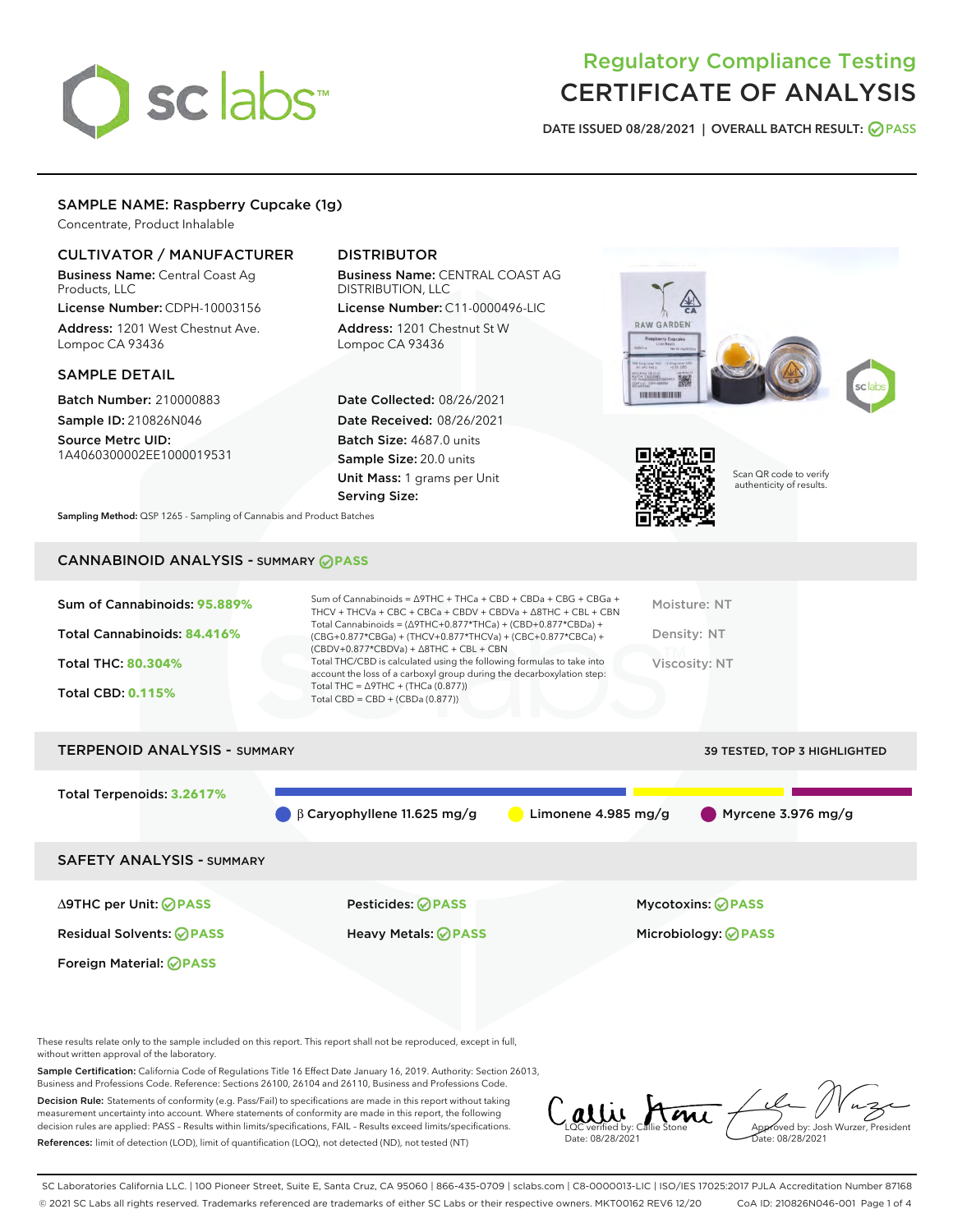



RASPBERRY CUPCAKE (1G) | DATE ISSUED 08/28/2021 | OVERALL BATCH RESULT: @ PASS

#### CANNABINOID TEST RESULTS - 08/27/2021 2 PASS

Tested by high-performance liquid chromatography with diode-array detection (HPLC-DAD). **Method:** QSP 1157 - Analysis of Cannabinoids by HPLC-DAD

#### TOTAL CANNABINOIDS: **84.416%**

Total Cannabinoids (Total THC) + (Total CBD) + (Total CBG) + (Total THCV) + (Total CBC) + (Total CBDV) + ∆8THC + CBL + CBN

TOTAL THC: **80.304%** Total THC (∆9THC+0.877\*THCa)

TOTAL CBD: **0.115%**

Total CBD (CBD+0.877\*CBDa)

TOTAL CBG: 3.13% Total CBG (CBG+0.877\*CBGa)

TOTAL THCV: 0.318% Total THCV (THCV+0.877\*THCVa)

TOTAL CBC: 0.549% Total CBC (CBC+0.877\*CBCa)

TOTAL CBDV: ND Total CBDV (CBDV+0.877\*CBDVa)

| <b>COMPOUND</b> | LOD/LOQ<br>(mg/g)          | <b>MEASUREMENT</b><br><b>UNCERTAINTY</b><br>(mg/g) | <b>RESULT</b><br>(mg/g) | <b>RESULT</b><br>(%) |
|-----------------|----------------------------|----------------------------------------------------|-------------------------|----------------------|
| <b>THCa</b>     | 0.05/0.14                  | ±22.829                                            | 888.29                  | 88.829               |
| <b>CBGa</b>     | 0.1/0.2                    | ±1.74                                              | 33.3                    | 3.33                 |
| <b>A9THC</b>    | 0.06/0.26                  | ±0.826                                             | 24.01                   | 2.401                |
| <b>CBCa</b>     | 0.07/0.28                  | ±0.306                                             | 6.26                    | 0.626                |
| <b>THCVa</b>    | 0.07/0.20                  | ±0.173                                             | 3.63                    | 0.363                |
| <b>CBG</b>      | 0.06/0.19                  | ±0.082                                             | 2.09                    | 0.209                |
| <b>CBDa</b>     | 0.02/0.19                  | ±0.038                                             | 1.31                    | 0.131                |
| A8THC           | 0.1/0.4                    | N/A                                                | <b>ND</b>               | <b>ND</b>            |
| <b>THCV</b>     | 0.1/0.2                    | N/A                                                | <b>ND</b>               | <b>ND</b>            |
| <b>CBD</b>      | 0.07/0.29                  | N/A                                                | <b>ND</b>               | <b>ND</b>            |
| <b>CBDV</b>     | 0.04 / 0.15                | N/A                                                | <b>ND</b>               | <b>ND</b>            |
| <b>CBDVa</b>    | 0.03/0.53                  | N/A                                                | <b>ND</b>               | <b>ND</b>            |
| <b>CBL</b>      | 0.06 / 0.24                | N/A                                                | <b>ND</b>               | <b>ND</b>            |
| <b>CBN</b>      | 0.1/0.3                    | N/A                                                | <b>ND</b>               | <b>ND</b>            |
| <b>CBC</b>      | 0.2 / 0.5                  | N/A                                                | <b>ND</b>               | <b>ND</b>            |
|                 | <b>SUM OF CANNABINOIDS</b> |                                                    | 958.89 mg/g             | 95.889%              |

#### **UNIT MASS: 1 grams per Unit**

| ∆9THC per Unit                                                                            | 1120 per-package limit | 24.01 mg/unit<br><b>PASS</b> |  |  |  |
|-------------------------------------------------------------------------------------------|------------------------|------------------------------|--|--|--|
| <b>Total THC per Unit</b>                                                                 |                        | 803.04 mg/unit               |  |  |  |
| <b>CBD per Unit</b>                                                                       |                        | <b>ND</b>                    |  |  |  |
| <b>Total CBD per Unit</b>                                                                 |                        | $1.15$ mg/unit               |  |  |  |
| Sum of Cannabinoids<br>per Unit                                                           |                        | 958.89 mg/unit               |  |  |  |
| <b>Total Cannabinoids</b><br>per Unit                                                     |                        | 844.16 mg/unit               |  |  |  |
| <b>MOISTURE TEST RESULT</b><br><b>DENSITY TEST RESULT</b><br><b>VISCOSITY TEST RESULT</b> |                        |                              |  |  |  |

Not Tested

Not Tested

Not Tested

#### TERPENOID TEST RESULTS - 08/28/2021

Terpene analysis utilizing gas chromatography-flame ionization detection (GC-FID). **Method:** QSP 1192 - Analysis of Terpenoids by GC-FID

| <b>COMPOUND</b>         | LOD/LOQ<br>(mg/g) | <b>MEASUREMENT</b><br><b>UNCERTAINTY</b><br>(mg/g) | <b>RESULT</b><br>(mg/g)                         | <b>RESULT</b><br>(%) |
|-------------------------|-------------------|----------------------------------------------------|-------------------------------------------------|----------------------|
| $\beta$ Caryophyllene   | 0.004 / 0.012     | ±0.4138                                            | 11.625                                          | 1.1625               |
| Limonene                | 0.005 / 0.016     | ±0.0713                                            | 4.985                                           | 0.4985               |
| <b>Myrcene</b>          | 0.008 / 0.025     | ±0.0513                                            | 3.976                                           | 0.3976               |
| $\alpha$ Humulene       | 0.009 / 0.029     | ±0.1084                                            | 3.378                                           | 0.3378               |
| Linalool                | 0.009 / 0.032     | ±0.0691                                            | 1.818                                           | 0.1818               |
| trans-ß-Farnesene       | 0.008 / 0.025     | ±0.0354                                            | 0.998                                           | 0.0998               |
| <b>Terpineol</b>        | 0.016 / 0.055     | ±0.0538                                            | 0.877                                           | 0.0877               |
| $\alpha$ Bisabolol      | 0.008 / 0.026     | ±0.0457                                            | 0.856                                           | 0.0856               |
| Fenchol                 | 0.010 / 0.034     | ±0.0298                                            | 0.771                                           | 0.0771               |
| $\beta$ Pinene          | 0.004 / 0.014     | ±0.0075                                            | 0.652                                           | 0.0652               |
| Ocimene                 | 0.011 / 0.038     | ±0.0169                                            | 0.526                                           | 0.0526               |
| Guaiol                  | 0.009 / 0.030     | ±0.0245                                            | 0.520                                           | 0.0520               |
| $\alpha$ Pinene         | 0.005 / 0.017     | ±0.0041                                            | 0.475                                           | 0.0475               |
| <b>Terpinolene</b>      | 0.008 / 0.026     | ±0.0077                                            | 0.377                                           | 0.0377               |
| <b>Borneol</b>          | 0.005 / 0.016     | ±0.0092                                            | 0.218                                           | 0.0218               |
| Caryophyllene<br>Oxide  | 0.010 / 0.033     | ±0.0095                                            | 0.206                                           | 0.0206               |
| Fenchone                | 0.009 / 0.028     | ±0.0036                                            | 0.124                                           | 0.0124               |
| Camphene                | 0.005 / 0.015     | ±0.0009                                            | 0.075                                           | 0.0075               |
| Geraniol                | 0.002 / 0.007     | ±0.0030                                            | 0.069                                           | 0.0069               |
| Citronellol             | 0.003 / 0.010     | ±0.0028                                            | 0.057                                           | 0.0057               |
| $\gamma$ Terpinene      | 0.006 / 0.018     | ±0.0003                                            | 0.020                                           | 0.0020               |
| Nerol                   | 0.003 / 0.011     | ±0.0006                                            | 0.014                                           | 0.0014               |
| Sabinene                | 0.004 / 0.014     | N/A                                                | <loq< th=""><th><loq< th=""></loq<></th></loq<> | <loq< th=""></loq<>  |
| 3 Carene                | 0.005 / 0.018     | N/A                                                | <loq< th=""><th><loq< th=""></loq<></th></loq<> | <loq< th=""></loq<>  |
| $\alpha$ Terpinene      | 0.005 / 0.017     | N/A                                                | <loq< th=""><th><loq< th=""></loq<></th></loq<> | <loq< th=""></loq<>  |
| $\alpha$ Phellandrene   | 0.006 / 0.020     | N/A                                                | ND                                              | <b>ND</b>            |
| p-Cymene                | 0.005 / 0.016     | N/A                                                | <b>ND</b>                                       | <b>ND</b>            |
| Eucalyptol              | 0.006 / 0.018     | N/A                                                | ND                                              | <b>ND</b>            |
| Sabinene Hydrate        | 0.006 / 0.022     | N/A                                                | ND                                              | <b>ND</b>            |
| (-)-Isopulegol          | 0.005 / 0.016     | N/A                                                | <b>ND</b>                                       | <b>ND</b>            |
| Camphor                 | 0.006 / 0.019     | N/A                                                | ND                                              | ND                   |
| Isoborneol              | 0.004 / 0.012     | N/A                                                | <b>ND</b>                                       | <b>ND</b>            |
| Menthol                 | 0.008 / 0.025     | N/A                                                | <b>ND</b>                                       | <b>ND</b>            |
| $R-(+)$ -Pulegone       | 0.003 / 0.011     | N/A                                                | ND                                              | <b>ND</b>            |
| <b>Geranyl Acetate</b>  | 0.004 / 0.014     | N/A                                                | ND                                              | ND                   |
| $\alpha$ Cedrene        | 0.005 / 0.016     | N/A                                                | <b>ND</b>                                       | ND                   |
| Valencene               | 0.009 / 0.030     | N/A                                                | <b>ND</b>                                       | <b>ND</b>            |
| Nerolidol               | 0.009 / 0.028     | N/A                                                | ND                                              | ND                   |
| Cedrol                  | 0.008 / 0.027     | N/A                                                | <b>ND</b>                                       | <b>ND</b>            |
| <b>TOTAL TERPENOIDS</b> |                   |                                                    | 32.617 mg/g                                     | 3.2617%              |

SC Laboratories California LLC. | 100 Pioneer Street, Suite E, Santa Cruz, CA 95060 | 866-435-0709 | sclabs.com | C8-0000013-LIC | ISO/IES 17025:2017 PJLA Accreditation Number 87168 © 2021 SC Labs all rights reserved. Trademarks referenced are trademarks of either SC Labs or their respective owners. MKT00162 REV6 12/20 CoA ID: 210826N046-001 Page 2 of 4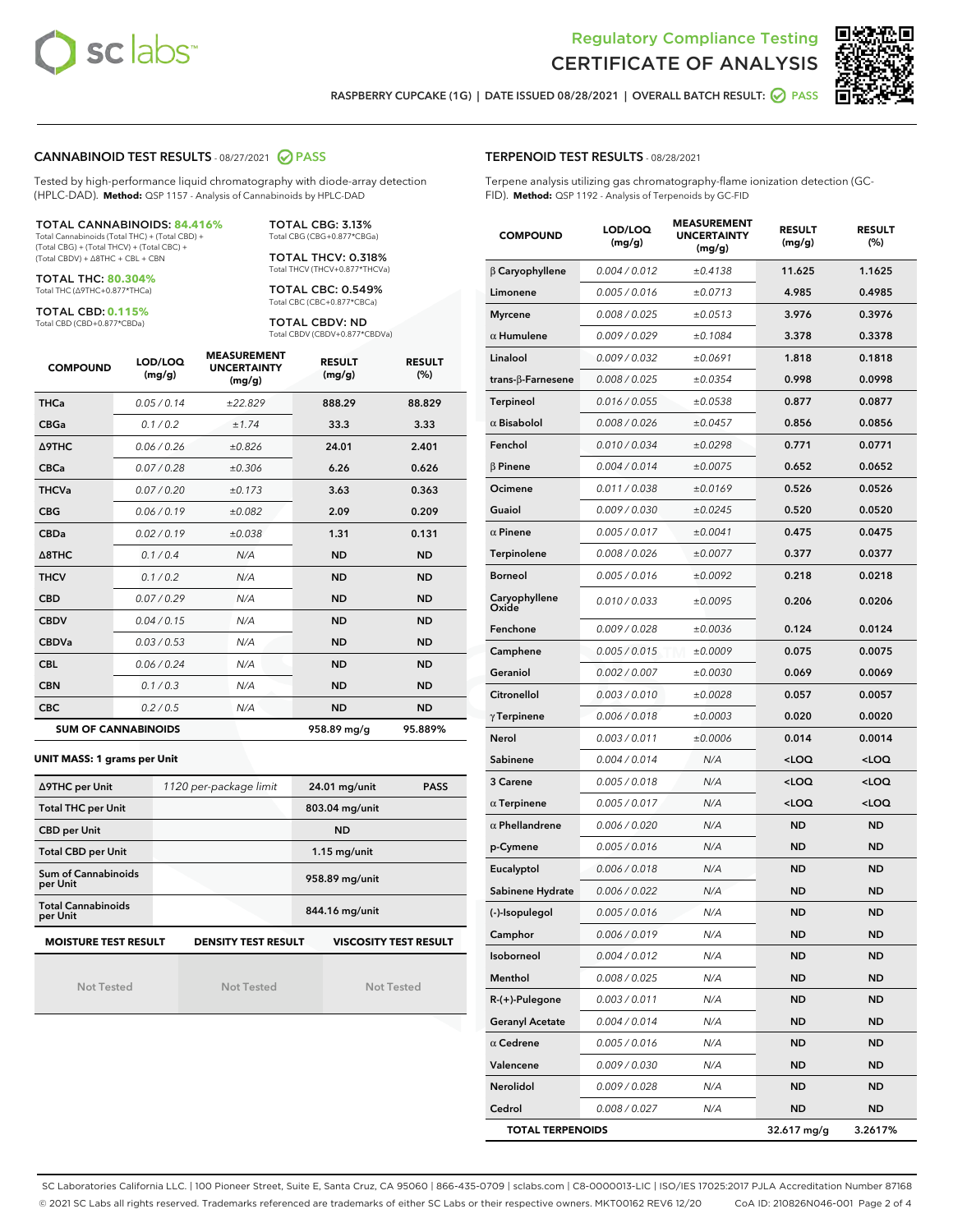



RASPBERRY CUPCAKE (1G) | DATE ISSUED 08/28/2021 | OVERALL BATCH RESULT: @ PASS

# CATEGORY 1 PESTICIDE TEST RESULTS - 08/28/2021 2 PASS

Pesticide and plant growth regulator analysis utilizing high-performance liquid chromatography-mass spectrometry (HPLC-MS) or gas chromatography-mass spectrometry (GC-MS). \*GC-MS utilized where indicated. **Method:** QSP 1212 - Analysis of Pesticides and Mycotoxins by LC-MS or QSP 1213 - Analysis of Pesticides by GC-MS

| <b>COMPOUND</b>             | LOD/LOQ<br>$(\mu g/g)$ | <b>ACTION</b><br><b>LIMIT</b><br>$(\mu g/g)$ | <b>MEASUREMENT</b><br><b>UNCERTAINTY</b><br>$(\mu g/g)$ | <b>RESULT</b><br>$(\mu g/g)$ | <b>RESULT</b> |
|-----------------------------|------------------------|----------------------------------------------|---------------------------------------------------------|------------------------------|---------------|
| Aldicarb                    | 0.03/0.08              | $\ge$ LOD                                    | N/A                                                     | <b>ND</b>                    | <b>PASS</b>   |
| Carbofuran                  | 0.02/0.05              | $>$ LOD                                      | N/A                                                     | <b>ND</b>                    | <b>PASS</b>   |
| Chlordane*                  | 0.03 / 0.08            | $\ge$ LOD                                    | N/A                                                     | <b>ND</b>                    | <b>PASS</b>   |
| Chlorfenapyr*               | 0.03/0.10              | $\ge$ LOD                                    | N/A                                                     | <b>ND</b>                    | <b>PASS</b>   |
| Chlorpyrifos                | 0.02 / 0.06            | $\ge$ LOD                                    | N/A                                                     | <b>ND</b>                    | <b>PASS</b>   |
| Coumaphos                   | 0.02 / 0.07            | $>$ LOD                                      | N/A                                                     | <b>ND</b>                    | <b>PASS</b>   |
| Daminozide                  | 0.02/0.07              | $>$ LOD                                      | N/A                                                     | <b>ND</b>                    | <b>PASS</b>   |
| <b>DDVP</b><br>(Dichlorvos) | 0.03/0.09              | $\ge$ LOD                                    | N/A                                                     | <b>ND</b>                    | <b>PASS</b>   |
| Dimethoate                  | 0.03 / 0.08            | $\ge$ LOD                                    | N/A                                                     | <b>ND</b>                    | <b>PASS</b>   |
| Ethoprop(hos)               | 0.03/0.10              | $>$ LOD                                      | N/A                                                     | <b>ND</b>                    | <b>PASS</b>   |
| Etofenprox                  | 0.02 / 0.06            | $\ge$ LOD                                    | N/A                                                     | <b>ND</b>                    | <b>PASS</b>   |
| Fenoxycarb                  | 0.03/0.08              | $\ge$ LOD                                    | N/A                                                     | <b>ND</b>                    | <b>PASS</b>   |
| Fipronil                    | 0.03/0.08              | $\ge$ LOD                                    | N/A                                                     | <b>ND</b>                    | <b>PASS</b>   |
| Imazalil                    | 0.02 / 0.06            | $\ge$ LOD                                    | N/A                                                     | <b>ND</b>                    | <b>PASS</b>   |
| <b>Methiocarb</b>           | 0.02 / 0.07            | $\ge$ LOD                                    | N/A                                                     | <b>ND</b>                    | <b>PASS</b>   |
| Methyl<br>parathion         | 0.03/0.10              | $\ge$ LOD                                    | N/A                                                     | <b>ND</b>                    | <b>PASS</b>   |
| <b>Mevinphos</b>            | 0.03/0.09              | $>$ LOD                                      | N/A                                                     | <b>ND</b>                    | <b>PASS</b>   |
| Paclobutrazol               | 0.02 / 0.05            | $\ge$ LOD                                    | N/A                                                     | <b>ND</b>                    | <b>PASS</b>   |
| Propoxur                    | 0.03/0.09              | $\ge$ LOD                                    | N/A                                                     | <b>ND</b>                    | <b>PASS</b>   |
| Spiroxamine                 | 0.03/0.08              | $\ge$ LOD                                    | N/A                                                     | <b>ND</b>                    | <b>PASS</b>   |
| Thiacloprid                 | 0.03/0.10              | $\ge$ LOD                                    | N/A                                                     | <b>ND</b>                    | <b>PASS</b>   |

#### CATEGORY 2 PESTICIDE TEST RESULTS - 08/28/2021 @ PASS

| <b>COMPOUND</b>          | LOD/LOQ<br>$(\mu g/g)$ | <b>ACTION</b><br><b>LIMIT</b><br>$(\mu g/g)$ | <b>MEASUREMENT</b><br><b>UNCERTAINTY</b><br>$(\mu g/g)$ | <b>RESULT</b><br>$(\mu g/g)$ | <b>RESULT</b> |
|--------------------------|------------------------|----------------------------------------------|---------------------------------------------------------|------------------------------|---------------|
| Abamectin                | 0.03/0.10              | 0.1                                          | N/A                                                     | <b>ND</b>                    | <b>PASS</b>   |
| Acephate                 | 0.02/0.07              | 0.1                                          | N/A                                                     | <b>ND</b>                    | <b>PASS</b>   |
| Acequinocyl              | 0.02/0.07              | 0.1                                          | N/A                                                     | <b>ND</b>                    | <b>PASS</b>   |
| Acetamiprid              | 0.02/0.05              | 0.1                                          | N/A                                                     | <b>ND</b>                    | <b>PASS</b>   |
| Azoxystrobin             | 0.02/0.07              | 0.1                                          | N/A                                                     | <b>ND</b>                    | <b>PASS</b>   |
| <b>Bifenazate</b>        | 0.01/0.04              | 0.1                                          | N/A                                                     | <b>ND</b>                    | <b>PASS</b>   |
| <b>Bifenthrin</b>        | 0.02 / 0.05            | 3                                            | N/A                                                     | <b>ND</b>                    | <b>PASS</b>   |
| <b>Boscalid</b>          | 0.03/0.09              | 0.1                                          | N/A                                                     | <b>ND</b>                    | <b>PASS</b>   |
| Captan                   | 0.19/0.57              | 0.7                                          | N/A                                                     | <b>ND</b>                    | <b>PASS</b>   |
| Carbaryl                 | 0.02/0.06              | 0.5                                          | N/A                                                     | <b>ND</b>                    | <b>PASS</b>   |
| Chlorantranilip-<br>role | 0.04/0.12              | 10                                           | N/A                                                     | <b>ND</b>                    | <b>PASS</b>   |
| Clofentezine             | 0.03/0.09              | 0.1                                          | N/A                                                     | <b>ND</b>                    | <b>PASS</b>   |

| <b>CATEGORY 2 PESTICIDE TEST RESULTS</b> - 08/28/2021 continued |  |
|-----------------------------------------------------------------|--|
|                                                                 |  |

| <b>COMPOUND</b>               | LOD/LOQ<br>$(\mu g/g)$ | <b>ACTION</b><br>LIMIT<br>(µg/g) | <b>MEASUREMENT</b><br><b>UNCERTAINTY</b><br>(µg/g) | <b>RESULT</b><br>$(\mu g/g)$ | <b>RESULT</b> |
|-------------------------------|------------------------|----------------------------------|----------------------------------------------------|------------------------------|---------------|
| Cyfluthrin                    | 0.12 / 0.38            | $\overline{2}$                   | N/A                                                | <b>ND</b>                    | <b>PASS</b>   |
| Cypermethrin                  | 0.11/0.32              | 1                                | N/A                                                | <b>ND</b>                    | <b>PASS</b>   |
| Diazinon                      | 0.02 / 0.05            | 0.1                              | N/A                                                | <b>ND</b>                    | <b>PASS</b>   |
| Dimethomorph                  | 0.03 / 0.09            | $\overline{2}$                   | N/A                                                | <b>ND</b>                    | <b>PASS</b>   |
| Etoxazole                     | 0.02 / 0.06            | 0.1                              | N/A                                                | <b>ND</b>                    | <b>PASS</b>   |
| Fenhexamid                    | 0.03 / 0.09            | 0.1                              | N/A                                                | <b>ND</b>                    | <b>PASS</b>   |
| Fenpyroximate                 | 0.02 / 0.06            | 0.1                              | N/A                                                | <b>ND</b>                    | <b>PASS</b>   |
| Flonicamid                    | 0.03 / 0.10            | 0.1                              | N/A                                                | <b>ND</b>                    | <b>PASS</b>   |
| Fludioxonil                   | 0.03 / 0.10            | 0.1                              | N/A                                                | <b>ND</b>                    | <b>PASS</b>   |
| Hexythiazox                   | 0.02 / 0.07            | 0.1                              | N/A                                                | <b>ND</b>                    | <b>PASS</b>   |
| Imidacloprid                  | 0.04 / 0.11            | 5                                | N/A                                                | <b>ND</b>                    | <b>PASS</b>   |
| Kresoxim-methyl               | 0.02 / 0.07            | 0.1                              | N/A                                                | <b>ND</b>                    | <b>PASS</b>   |
| Malathion                     | 0.03 / 0.09            | 0.5                              | N/A                                                | <b>ND</b>                    | <b>PASS</b>   |
| Metalaxyl                     | 0.02 / 0.07            | $\overline{c}$                   | N/A                                                | <b>ND</b>                    | <b>PASS</b>   |
| Methomyl                      | 0.03 / 0.10            | 1                                | N/A                                                | <b>ND</b>                    | <b>PASS</b>   |
| Myclobutanil                  | 0.03 / 0.09            | 0.1                              | N/A                                                | <b>ND</b>                    | <b>PASS</b>   |
| Naled                         | 0.02 / 0.07            | 0.1                              | N/A                                                | <b>ND</b>                    | <b>PASS</b>   |
| Oxamyl                        | 0.04 / 0.11            | 0.5                              | N/A                                                | ND                           | <b>PASS</b>   |
| Pentachloronitro-<br>benzene* | 0.03 / 0.09            | 0.1                              | N/A                                                | <b>ND</b>                    | <b>PASS</b>   |
| Permethrin                    | 0.04/0.12              | 0.5                              | N/A                                                | <b>ND</b>                    | <b>PASS</b>   |
| Phosmet                       | 0.03 / 0.10            | 0.1                              | N/A                                                | <b>ND</b>                    | <b>PASS</b>   |
| Piperonylbu-<br>toxide        | 0.02 / 0.07            | 3                                | N/A                                                | <b>ND</b>                    | <b>PASS</b>   |
| Prallethrin                   | 0.03 / 0.08            | 0.1                              | N/A                                                | <b>ND</b>                    | <b>PASS</b>   |
| Propiconazole                 | 0.02 / 0.07            | 0.1                              | N/A                                                | <b>ND</b>                    | <b>PASS</b>   |
| Pyrethrins                    | 0.04 / 0.12            | 0.5                              | N/A                                                | <b>ND</b>                    | <b>PASS</b>   |
| Pyridaben                     | 0.02 / 0.07            | 0.1                              | N/A                                                | <b>ND</b>                    | <b>PASS</b>   |
| Spinetoram                    | 0.02 / 0.07            | 0.1                              | N/A                                                | <b>ND</b>                    | <b>PASS</b>   |
| Spinosad                      | 0.02 / 0.07            | 0.1                              | N/A                                                | <b>ND</b>                    | <b>PASS</b>   |
| Spiromesifen                  | 0.02 / 0.05            | 0.1                              | N/A                                                | ND                           | <b>PASS</b>   |
| Spirotetramat                 | 0.02 / 0.06            | 0.1                              | N/A                                                | <b>ND</b>                    | <b>PASS</b>   |
| Tebuconazole                  | 0.02 / 0.07            | 0.1                              | N/A                                                | <b>ND</b>                    | <b>PASS</b>   |
| Thiamethoxam                  | 0.03 / 0.10            | 5                                | N/A                                                | <b>ND</b>                    | <b>PASS</b>   |
| Trifloxystrobin               | 0.03 / 0.08            | 0.1                              | N/A                                                | <b>ND</b>                    | <b>PASS</b>   |

SC Laboratories California LLC. | 100 Pioneer Street, Suite E, Santa Cruz, CA 95060 | 866-435-0709 | sclabs.com | C8-0000013-LIC | ISO/IES 17025:2017 PJLA Accreditation Number 87168 © 2021 SC Labs all rights reserved. Trademarks referenced are trademarks of either SC Labs or their respective owners. MKT00162 REV6 12/20 CoA ID: 210826N046-001 Page 3 of 4